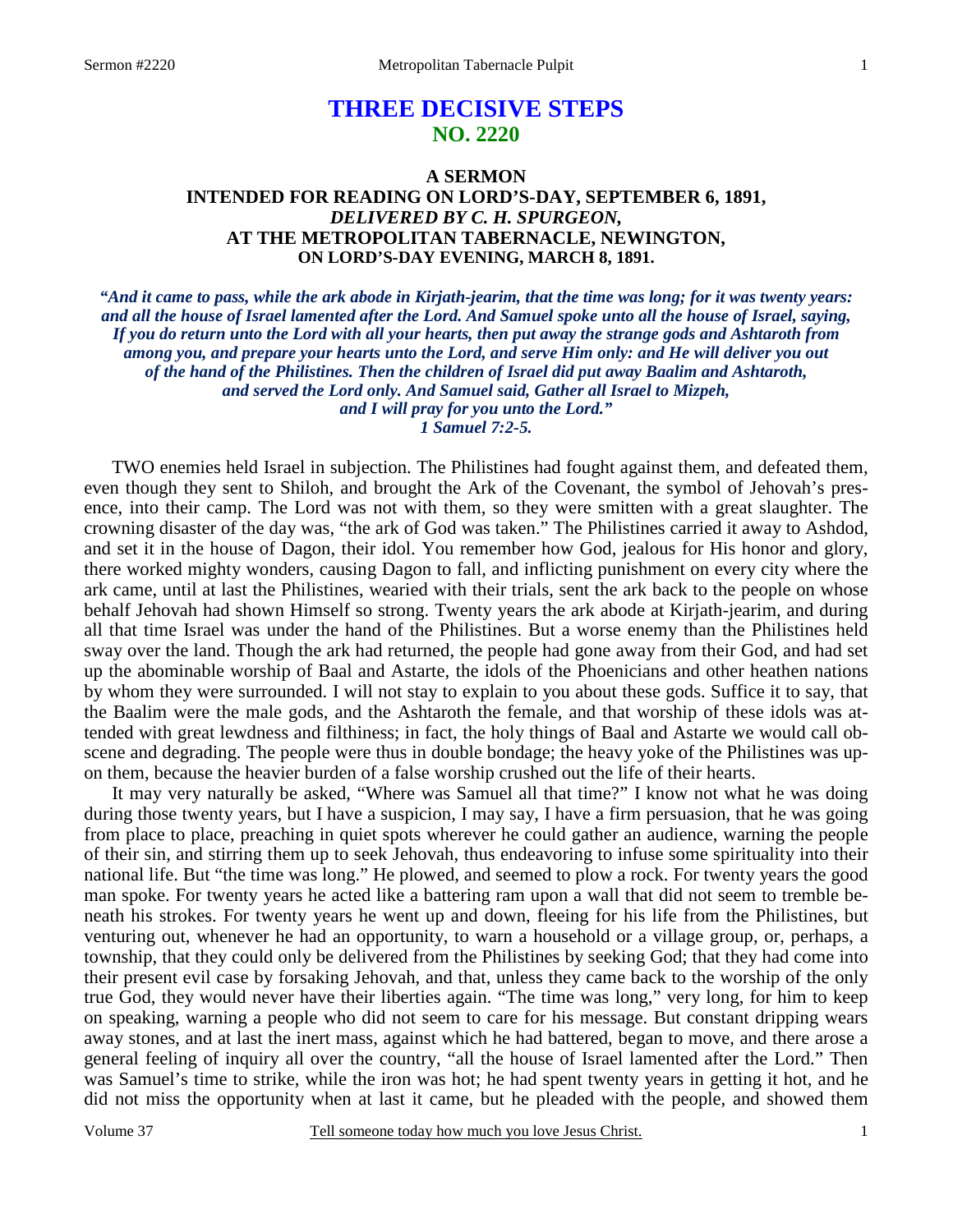plainly the only way in which they could expect help, namely, by putting away their false gods, and returning with prepared hearts to the service of Jehovah.

 That the continual prayers and efforts of Samuel were crowned with success should encourage all those who, in days of unfaithfulness and apostasy, still lift up their voices for the truth. Keep pegging away, my brethren; though the people may seem to be indifferent to your message, or stiffen their necks against it; though in the service of the base idols they seem wholly to forget God, yet will the Lord arise in His own good time and His cause shall triumph. Prepare a way for Him, of whom it is written, "Your people shall be willing in the day of Your power." Now, I believe that my case, with regard to some to whom I am speaking, is something like that of Samuel. I have, at least, the same message to deliver.

 I hope to be able to make this plain by showing you, first, that *these people were in a very hopeful condition;* that, secondly, *they were called upon to take very decided steps;* and, thirdly, that *they were helped to do so by faith*. True, it was faith in Samuel, but you get much more help if you have faith in a greater than Samuel, who is here among us still, even our Lord and Savior, Jesus Christ.

**I.** First, then, THESE PEOPLE WERE IN A VERY HOPEFUL CONDITION. "All the house of Israel lamented after the Lord." What does it mean?

 It means, first, that they were *greatly oppressed*. Their goods were taken from them. They were beaten. They saw their children slain. They were the slaves of the Philistines, and therefore they began to say, "Why should we not return unto our God? When we were true to Jehovah, there were no Philistines to trouble us. They were put to rout when we served God. It was better with us then than now. Samson, when the Spirit of the Lord came mightily upon him, slew a thousand of them with the jawbone of an ass. Oh, for a day of Samson back again! Oh, for a day of God back again!" Their oppressions made them think of God. Do I not address some whose many troubles are compelling them to think of God? All went well with you once, and then you were an atheist. Troubles are multiplying now, and atheism does not suit you. You have buried those you loved. Ah! The grass has not yet grown on that newly-formed grave, and your heart is aching after something, you scarcely know what. There were days with you, perhaps, in your youth, when you knelt at your mother's knee, and in your early manhood, when you went to the house of God, and seemed to be one of God's people. You sigh as you think of happier days, but all goes wrong with you now, and a voice seems to say to you, especially in the still of night, "Return, return, return." You have wandered, like a sheep, from the pasture to the desert, from the shepherd's care into danger from the wolf. May God grant that you may, in this way, begin to lament after the Lord!

 I think that, by the house of Israel lamenting after the Lord is meant, next, that they began to be *inwardly convinced that nobody could help them but the Lord*. "Ah!" said one, "would God these Philistines were driven away!" "Ah!" said his companion, "nobody can do it but Jehovah." And then the first one answered, "Then, would that Jehovah were here! Oh, for His mighty hand, and His terrible power, to drive away our enemies!" "Israel lamented after the Lord." Samuel had taught them to some purpose, seeing that, when they saw their need, they did not look for help to him, but to his Master. Some teachers attract attention to themselves, and are like the moon; when it shines everybody says, "What a beautiful moon!" The true prophet of God shines like the sun, and people do not say, "What a beautiful sun!" but "How lovely is the landscape!" Let it be your ambition to so declare the Word of God, that people will not say, "What a splendid preacher!" but, "How glorious is his Christ!" No man must come between the seeker and God, for the best of men are but men at their best. Not even the ordinances of religion can meet the need of the people, though they are God-appointed; they were meant to lead us to God, and not to be a substitute for Him. When the Philistines triumphed, as we read in the fourth chapter, the elders of Israel said, "Let us fetch the Ark of the Covenant of the Lord out of Shiloh unto us, that, when *it* comes among us, *it* may save us out of the hand of our enemies." And lo! When *it* came, it did not save them. When people trust in the religious symbol instead of the spiritual power, they are idolaters in heart, and court disaster. But the house of Israel did not lament after the ark, they lamented after the Lord, without whose glory, shining between the cherubim, even the ark was void and valueless. Am I speaking to one who has come to this conviction—"Nobody can help me but God. I am so down at the heel, so broken in spirit; I am brought into such a condition, that unless the heavens are rent, and the right hand of God appears, there is no rescue for me"? I am right glad you are brought into that condition. There is much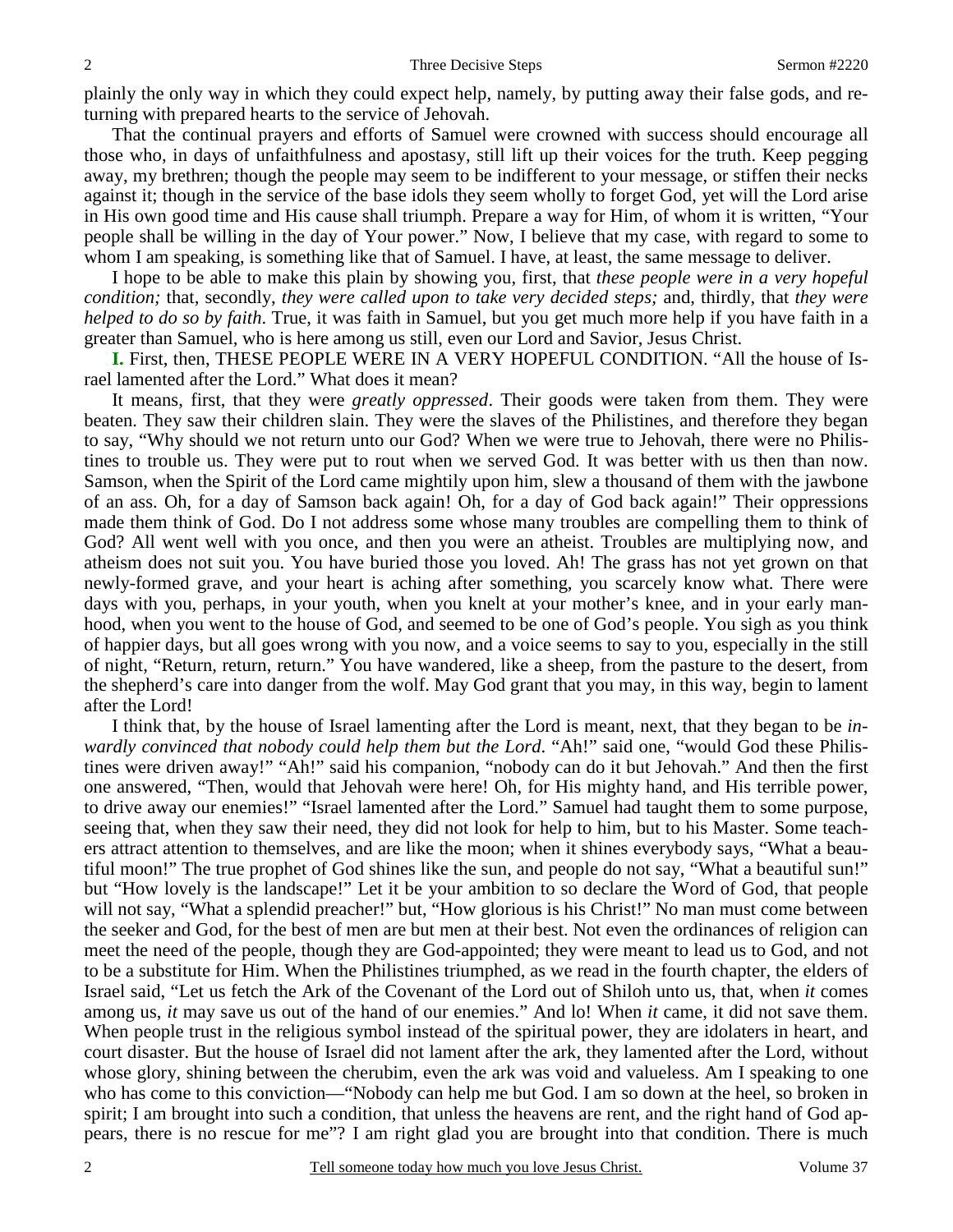#### Sermon #2220 Three Decisive Steps 3

gained when you look away from all others, and from all else, to God. Say now, "I will lift up my eyes unto the hills, from where comes my help. My help comes from the Lord, which made heaven and

earth." And if your soul still sighs, "Oh, that He would help me! Oh, that it were true that He did hear me, and would come to my rescue!" remember His word, "Call upon Me in the day of trouble: I will deliver you, and you shall glorify Me."

 In some such case were the people of Israel, and when it says that they "lamented after the Lord," it seems to me that, while they desired Him, *they were afraid that He would not deliver them*. They prayed after a fashion, but there was a dash of doubt about it. So have I known many go up to their closet to pray, and they have said, "O God, if so vile a sinner can be forgiven, if there is such a thing as salvation for a backslider, if sins like mine can be washed away, oh, that I might be saved!" They have prayed with an "if" and a "perhaps" and a "maybe," lamenting after the Lord with many a moan, and sigh, and cry of despair, and then just a little drop or two of hope. Lamenting after the Lord—I do not quite know how to describe it, but I know the distressing condition very well; that state in which the soul feels it wants God, and would give anything to be saved, is willing to submit to Him, and is anxious to be forgiven, but always is haunted with the dark thought—"It is not for you. He will never stretch His arm of mercy so far as to reach you. You are outside the covenant! You are past hope." Still, even though this is a very dark state of mind to be in, it is a hopeful state of mind. It is much better than presumption, or carelessness.

 Moreover, *these people had very little hope, but they had very much desire*. "They lamented after the Lord." I suppose their lamentation after the Lord was in this fashion, "Oh that God would be our God! But then He never will be. Oh, that He would deliver us from the Philistines! But then He never will." Their prayer was damp for lack of faith; their tinder would not burn. They did not rejoice to believe in the Lord, but they "lamented" after Him; they kept sorrowing and sighing, moaning and crying; wanting Him, but never coming to Him. I know that I now address some who have regularly attended the preaching of the gospel for years. You are not without a sense of sin; you are not without anxious desires; you are not without very anxious feelings at times. Sometimes you would give your eyes that you might know Christ, and you feel as if you could willingly die if you could but know that you were saved. But, still, you cannot believe it possible, and that doubt still hangs over you. But it *is* possible; it is more than possible; it is absolutely certain, that he that believes in Christ has everlasting life, and him that comes to Him, He will in no wise cast out. He is ready to forgive. He delights in mercy. He overflows with compassion. "If you seek Him, He will be found of you." Your lamentations after the Lord may be sweetened with a good hope that, coming to Him, He will accept you.

 If you read the third verse, you will see that, all this while, *they had not parted with their idols*. They lamented after the Lord, but they did not get the Lord, because they wanted to have the Lord and to have their idols, too. There are men in the world who want to go to heaven, but they want to stay on the road to hell, and yet get to heaven. They would get to the north by traveling to the south. There are some who would go home to their Father, but they would like to take the swine, and the swine troughs, and the husks with them. A pretty sight that prodigal would have been, would he not, driving the hogs, and carrying the hog troughs on his back, to his father's house? Such a picture is not to be imagined. It never existed in fact, and never can. John Bunyan tells us that, when he was playing at the game of "cat" one Sunday, on Elstow Green, as he was going to strike the cat with his stick, he thought he heard a voice, crying, "Will you keep your sins, and go to hell; or will you give up your sins, and go to heaven?" That question, without an angel's voice, you may hear at this moment. I put it now to some of you who would like to keep your sins, and yet go to heaven. You lament after the Lord. You would be a saint, but then you want to be a sinner, too. You would be a child of God, but then you would not like to turn out of the devil's family. You would not like to be ridiculed by the world. No, you want the crown without the cross. You want the end without the way. You want heaven without holiness, and forgiveness without repentance, and this can never be. It is useless lamenting after the Lord, if it does not lead you to give up your idols.

 One thing, however, was meant by this lamenting after the Lord. It meant that *they could never rest till God returned*. Some of you have tried many ways to get rest. Some years ago you got harpooned at a meeting, and though, like a big whale, you have dragged out miles of line, and gone to the bottom of the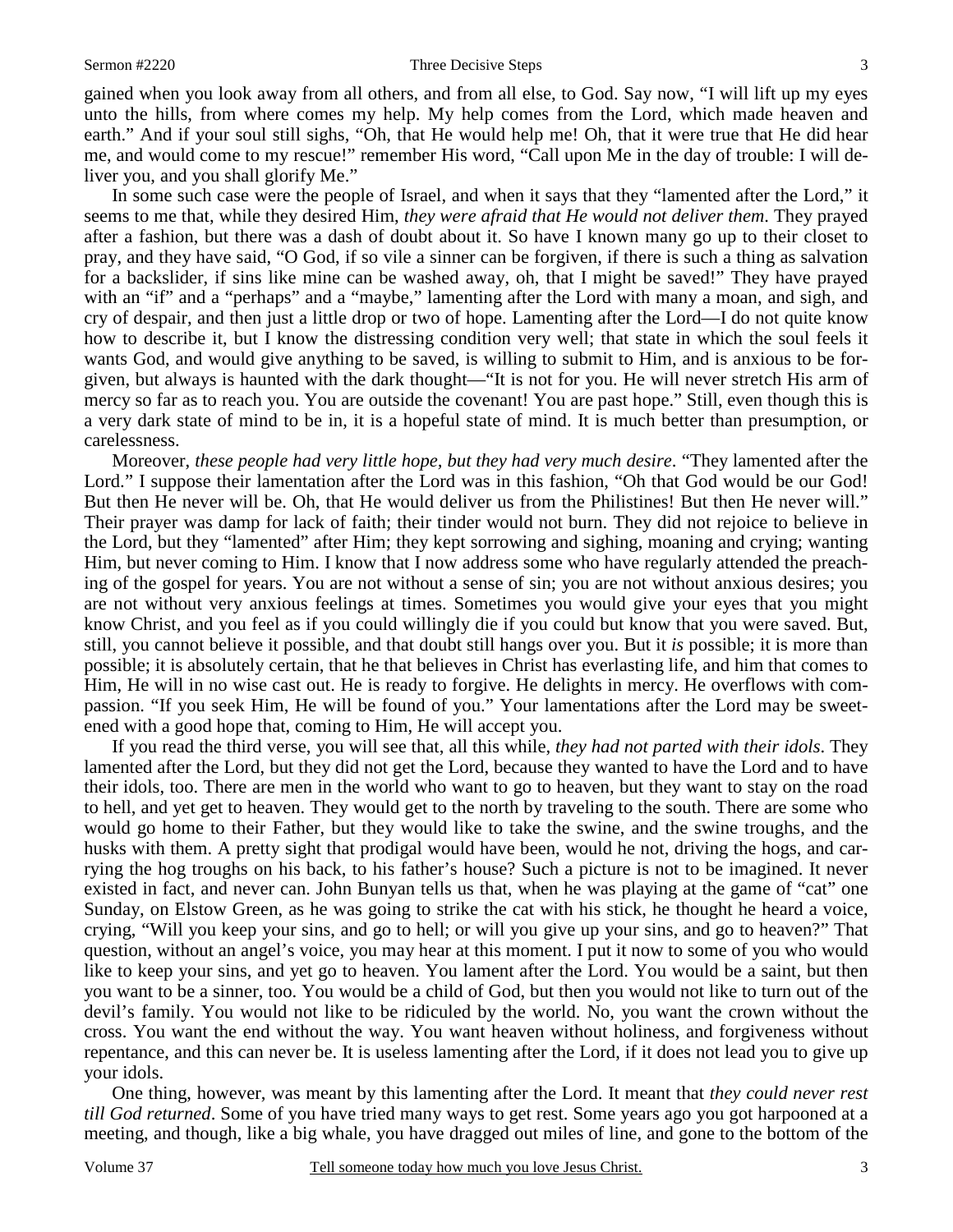sea of sin, the harpoon sticks in you still. I know what you have been doing to get rest. You have tried the world, and now there is nothing there that pleases you. You have tried sticking to business, but you are unsatisfied. You have made money, but you are a poorer man than you were when you began business; poorer, really, than when you had not a penny to bless yourself with. In fact, you have not a penny that does bless you; all your pennies seem curses as they come in. And then you have tried philosophy. Oh, you are a wonderfully wise man, especially when you have just read a book full of infidelity! Then you are wiser than two Solomons rolled into one, and yet you are a fool, and you know you are, for you cannot get any peace by that means. You try sometimes to talk big blasphemies, and that is because you are afraid; as boys will whistle when they go through the churchyard, and are afraid of ghosts. They whistle to keep their courage up, and some people talk very big things just to keep up their confidence, a confidence which they really do not possess, for they are dreadful cowards when they come to die. I wonder what you will try next. Will you try dissipation? Will you try drunkenness? Will you try the use of drugs? Well, well; if God means to save you, you will never rest till you are anchored in the port of Christ's atoning sacrifice. Until you come to God by Jesus Christ you shall never rest. You shall be weary of foot; you shall be weary of brain; you shall be sick at heart; you shall feel that life is not worth living; you shall feel darkness over all your brightness, and you shall taste bitterness in all your sweets. If God means to save you, He will make you lament after Him. He has lamented after you; you cost your Savior many a tear. You cost your Savior nailed hands and feet. You cost your Savior bloody sweat. You cost Him His death, and He will not have you trifle where He is so in earnest, and if you will not come without strong measures, He will make you come. You shall be like Noah's dove. The raven rested on the corpses, but the dove could not. For her there was no resting place; she must drop into the water and drown, but her weary wing at last bears her back to the ark, and Noah opens the window, puts out his hand, takes her in his grasp, and pulls her in unto him into the ark. Then was she peaceful and quiet. She had found her Noah; she had found her rest. And it is to be so with some of you now. You may stand out against my Master, but He means to have you. I sometimes hear of persons getting very angry after a gospel sermon, and I say to myself, "I am not sorry for it." Sometimes when we are fishing, the fish gets the hook into his mouth. He pulls hard at the line; if he were dead, he would not, but he is a live fish, worth the getting, and though he runs away for a while, with the hook in his jaws, he cannot escape. His very wriggling and his anger show that he has got the hook, and the hook has got him. Have the landing-net ready; we shall land him by and by. Give him more line; let him use up his strength, and then we will land him, and he shall belong to Christ forever.

Some of you know well what all this means, so I need say no more upon this point.

**II.** Let us notice, next, that THESE PEOPLE WERE CALLED UPON TO TAKE THREE VERY DECIDED STEPS. See how plainly and decidedly Samuel puts the matter, "If you return to the Lord with all your hearts, then put away the strange gods and Ashtaroth from among you, and prepare your hearts for the Lord, and serve Him only."

 The first thing that they were to do was to *"put away the strange gods."* They were to go home, and break the images of Baal, tear down the vile statues of Astarte, and smash them to pieces, whether they were private images, or public ones. They were to clear out the whole tribe of idols. Now, if we would come back to God, we must get rid of all our false confidences—

> *"The dearest idol I have known, Whatever that idol be, Help me to tear it from Your throne, And worship only Thee."*

Every man seems to have a different idol. One has pride; he is so wonderfully good, so selfrighteous; he has never done anything wrong. He is quite as good as a Christian, and some better. An excellent character he gives himself; he could not have a better. If it were not for the name at the bottom, which is his own, he could get any situation with such a character as he has. But then, you see, he has given it to himself. You will have to give up that nonsense, for you have not a good character after all, and when you stand in the light of God, you will see yourself to be defiled from head to foot.

 Another man's god is his self-confidence. Hear him talk. He understands everything; he does not need to be taught anything, and if there is anything in the Bible that he does not understand, why then he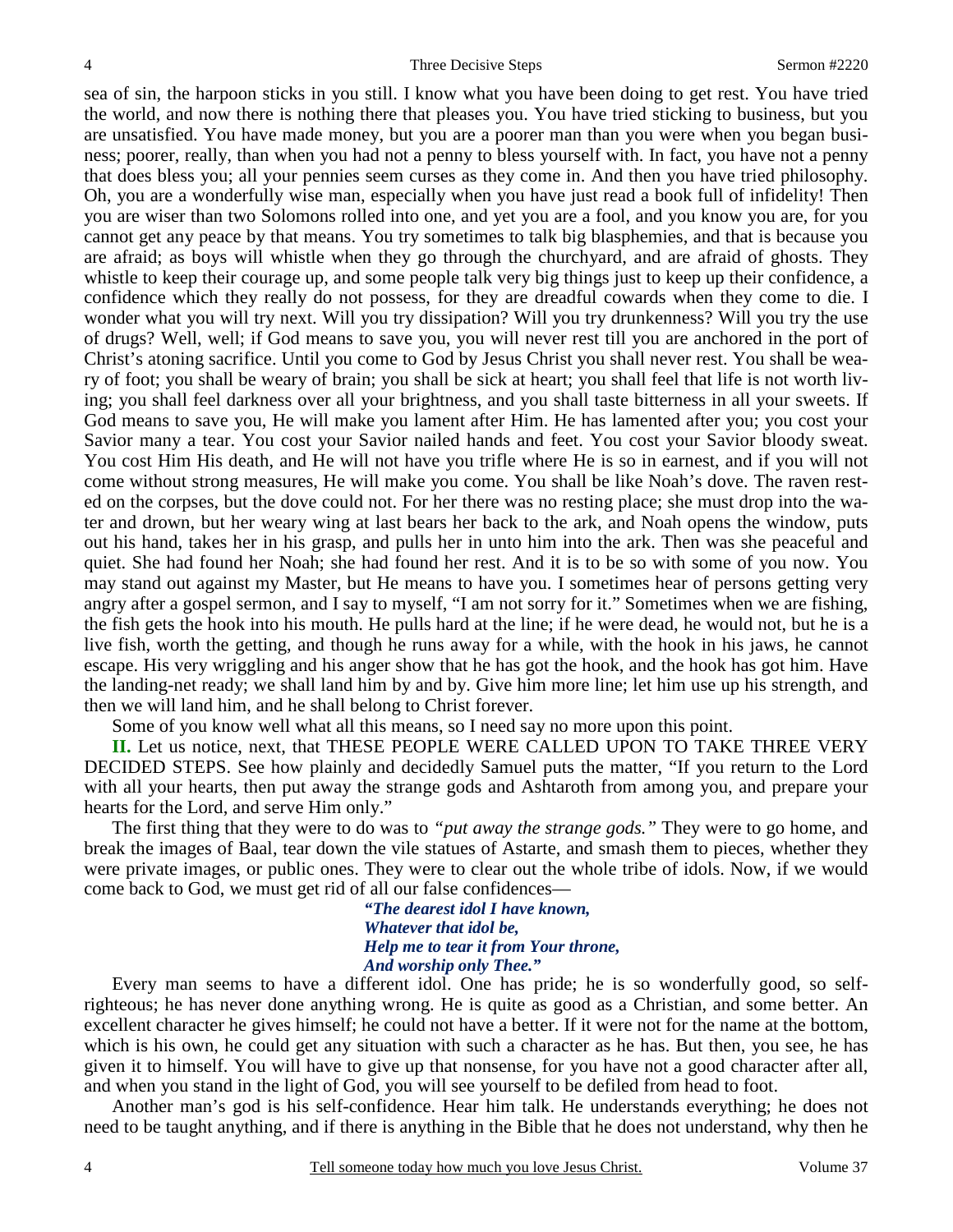does not believe it. He knows better than God Almighty and the Holy Spirit. He can judge the Scriptures, and tell you what they ought to be, and he could have written a better book himself. So he says, sometimes, in his talk; or so he thinks. Ah, poor soul! You will have to break that image of pride, or it will be your ruin. Self-confidence, in all its shapes and forms, must be hurled down, if God is to be set up in the heart.

 Alas! There are some that have the images of Baal and Ashtaroth in the form of lust. Ah, you cannot keep your sin and go to heaven! Unchastity, fornication, adultery, uncleanness of body—these must be given up. God is ready to forgive the harlot and the fornicator, but they must quit their sins, once for all, and forever. You cannot lie in the sty, and yet go home to your Father. This abominable thing must be totally given up, and never thought of again, if you would be forgiven and saved.

 Others, who are more respectable, have the god of covetousness. To make money, to save money, to grab, to grasp; for this they will grind the workman in his wages; for this they will cheat in the quantity or the quality of their goods. All sorts of tricks in trade will be performed that they may get rich. Now, covetousness is idolatry. If you worship a god of gold, you will perish as much as if you worshipped a god of mud. Oh, that we might have this god driven out of us, and have a living, generous spirit implanted instead!

 How many do I know, too, who have for an idol the god of drink! Old Bacchus sits astride not only the wine cask, but many a man's heart. The man when sober, and "all right," is what everybody calls "a good fellow," but he must drink, and when once he is drunk, then he is by no means a good fellow, but foul and vile in language, and one knows not what he may do. Sir, you must quit strong drink if you would be saved. No drunkard has any inheritance in the kingdom of God, drunkenness must be given up, and chambering, and wantonness, and gluttony, and all the sins of the flesh. These gods must be broken. "Put away the strange gods from among you."

 There are others I know whose strange god is malice. They cannot forgive. Perhaps, even while sitting in the house of God they are saying, "Well, I can forgive everybody except my brother. He served me a very bad turn; I can never forgive him." Or, possibly, some are like the man who, when dying, told the priest that he forgave So-and-So for all the wrong he had done him, "That is," he said, "if I die, but if I get up again, I'll make him rue it." Are there not many whose forgiveness of injuries is of that kind? It is a mere sham. But there is no going to heaven unless, frankly and unreservedly, you can forgive others their offenses. Why, you cannot even pray the Lord's Prayer unless you do so. "Forgive us our sins; for we also forgive everyone that is indebted to us." You cannot get through that prayer, much less get through the narrow gate, so long as malice is in your heart.

 But I must not stay to enlarge here. Every man must discover his own idol, whatever it may be. And now let me most solemnly put it to each one of you, "If you will return unto the Lord with all your heart, then put away the strange gods that have ruled over you, and turn unto the Lord." That is the first decided step.

 Are you saying, "Well, I will put away these evil things; I will give up these sins"? I am glad you have come to that, but when? Can you put them away now, just now, do you think? "I was thinking," says one, "I have an engagement tomorrow that will be rather bad." Cannot you put the thing away tonight? "Well, I should like to have one indulgence of the flesh." Ah, sir, you will never put these sins away till you go and do it straight away! That prodigal son got back to his father because he went off directly. He ran away. I do not know upon what terms his master had engaged him, whether it was by the quarter or by the week, but this I know—he no sooner came to his senses than off he started, and never stopped; he ran off instantly. You must run away from your old master without giving him any notice, for if you give him any warning, you will never get away at all. God help us to break the images here and now! Down with them, whatever they may be, and turn at once to the Lord!

 Now, notice the next step of decision, "Put away the strange gods, and *prepare your hearts for the Lord."* The mere outward reformation was not enough. They might have torn down every idol in the land, and have been no nearer God for that. See, in France today, how the people, who have for so long bent the knee in superstition and idolatry, have, many of them, flung away their vain worship, only to sink into infidelity. What better are they, when they exalt the "Goddess of Reason" where before stood the altars of the Papacy, when the heart is untouched, and God is not in all their thoughts? Still, there are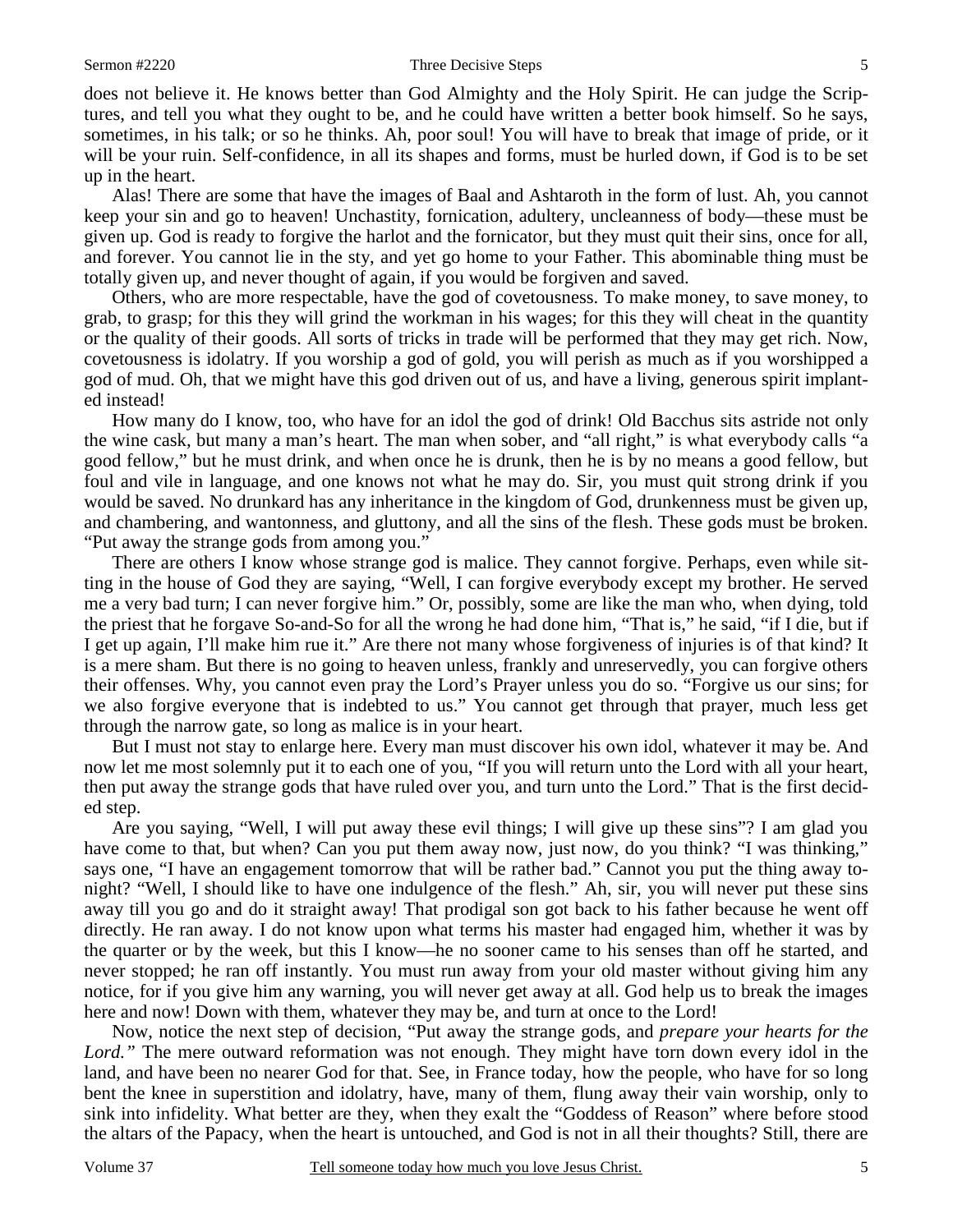many in that land, as, I trust, there are many here, who are lamenting after God, and only await the preparation of the heart, which comes from Him, to bow in allegiance before His throne. What, then, is the way to prepare the heart?

 The first thing is confession of sin. The people said, "We have sinned against the Lord." Go and confess your sin unto God. The more particular you can be in that confession, the better. Go and acknowledge your iniquity with many sighs and tears, and with deep regret that you should have sinned as you have done. Lay every secret bare, and let the light of God explore every hidden corner. The surgeon who means to cure must first expose the wound, and probe it to the bottom, and before we can be forgiven, we must make a clean breast of our guilt, calling a spade a spade, and not trying to excuse ourselves, or cover up the evil.

 Then resolve in your soul that you will quit these sins. No half measures will do; chronic diseases require thorough cures. You remember when Augustine, after a life of sin, heard what seemed to him a voice bidding him, "Take, read," he went to his New Testament, and his eye lighted on the passage, "Put you on the Lord Jesus Christ, and make not provision for the flesh, to fulfill the lusts thereof." Then and there he determined to leave all his former lusts, and, in the strength of Christ, to live a new life. It was the hour of his conversion; the axe was laid to the root of the tree, and the old profligate life was utterly renounced. The sinner became a saint, who led others in the way of holiness, and when he died, he left behind him a rich legacy of experience and instruction for the people of God. Whatever the sin is, it must go—

### *"Repentance is to leave The sins we loved before, And show that we in earnest grieve, By doing so no more."*

Then there must be much prayer, for so it was with these people. Cry mightily unto God, "Lord, save me!" Cry again and again unto Him, and make this to be your one cry, "Give me Christ, or else I die!" Nothing so prepares the heart for God as crying out after Him. The water brooks are sweeter to the hart that has panted after them; the blessing is twice valued that has been won by intercession. I have heard it said that a man who wins his wife too easily treats her too lightly; whether it is true, I cannot say, but I am sure that the richest blessings of God come to those who urge their suit again and again, and who will not be denied the grace they seek. May the Holy Spirit give you this preparation of heart by a full confession, a strong resolve, and mighty prayer!

 Remember, too, that there must be trust, or else the heart is not rightly prepared. We must get beyond the stage of "lamenting," and begin the act of "consenting." Not only wish and pray for the blessing, but rely on the Lord to send it. He who smote Egypt in his first-born, and with a strong hand and mighty arm brought their fathers out of the house of bondage, could easily deliver them. He who gave them at first the land for a possession, could still scatter their enemies. Why should they not expect Him to work a work in their day? By the memory of what God did for your forefathers, I exhort you to trust in my Savior. "We have heard with our ears, O God, our fathers have told us, what work You did in their days, in the times of old." Therefore, O great Jehovah, will we trust in You in this our day!

 Then, break away from the world. These people of Israel went home, and smashed their idols, and then they gathered at Mizpeh, once more a separated people. It was like a declaration of war. Declare war at once with evil of every shape. Now, come, and enlist beneath the blood-stained banner of the cross, and say, "I am a follower of the Lamb, and I will not parley with iniquity. Let the Philistines come, if they will; I will not submit to them again. I will break loose from the world, God helping me." Perhaps you say, this is not the preparation of the heart, but the beginning of the battle. I know it, but any old soldier who has been in the wars will tell you that the best preparation for the strife is the first encounter with the enemy; after the first shot or two, the coward heart becomes brave, and the trembling nerves are strung for action. Many a timid soul is kept from the joy of God's salvation simply for the lack of a bold separation from the world. A little moral courage is all that is lacking in the case of some of you. Come out boldly, and declare your desire and decision. Difficulties will vanish in the act. The first confession of Christ is the best possible preparation for the next one.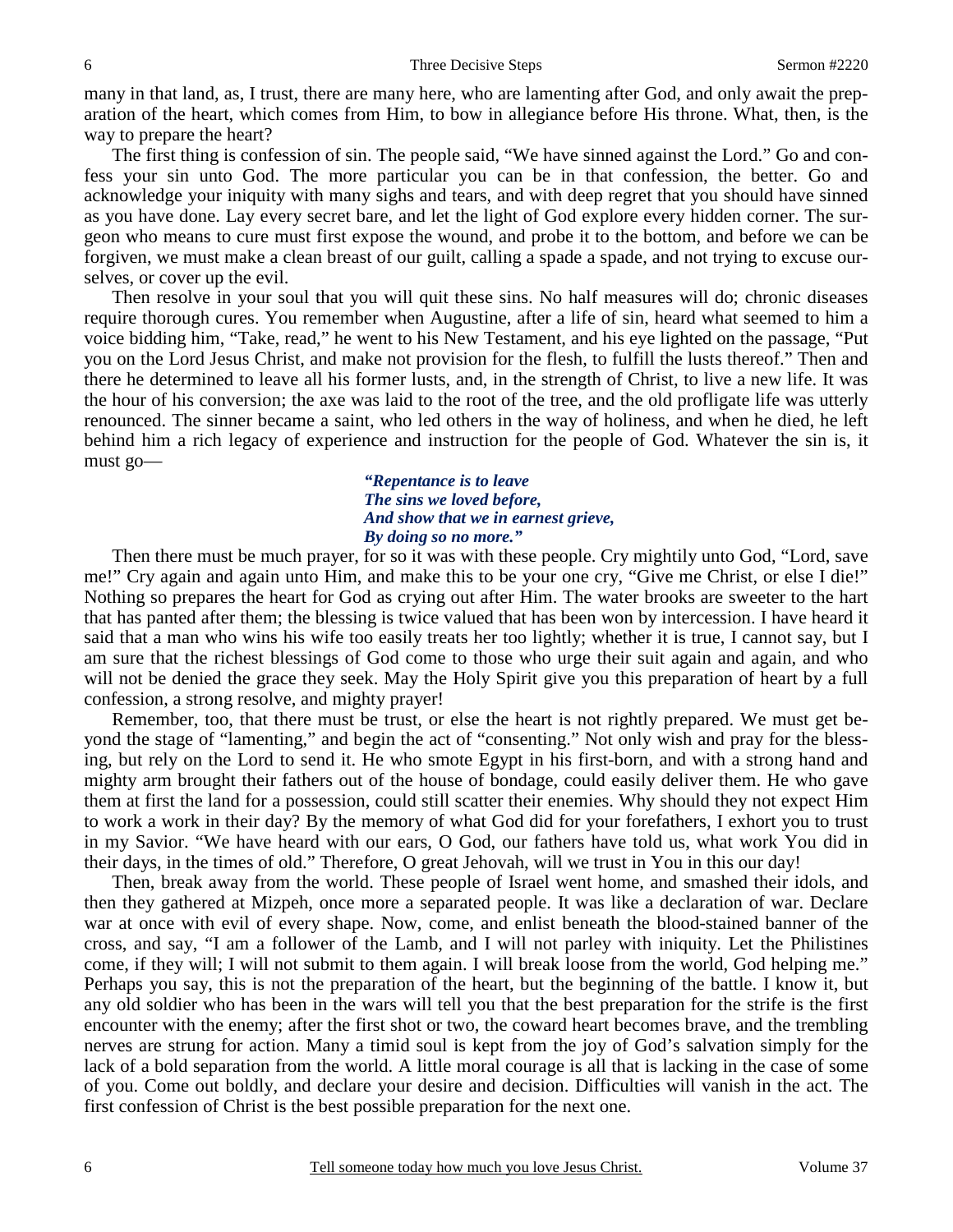#### Sermon #2220 Three Decisive Steps 7

 This matter of heart-preparation is most important. It is God's work, and yet, as His Spirit is ever present to help our infirmities, it is also ours. You remember how Solomon, in the Proverbs, says to his son, "Keep your heart with all diligence; for out of it are the issues of life." If the heart is divided, the life can never be true. You will notice how Samuel put before the people the necessity of being thorough in their decision, "Return unto the Lord with all your hearts," was his clarion call. If we expect God to be wholly for us, we must be wholly for Him, and keep back nothing from His control. The Thessalonians "turned to God from idols, to serve the living and true God," and in like manner this preparation of heart, on the part of Israel, came between the two acts of turning from idols, and serving God, and was the spring of both.

 Then is the next step, *the service of God,* "Serve Him only," said Samuel. "Then the children of Israel did put away Baalim and Ashtaroth, and served the Lord only." It is not enough to give up serving evil; you must come and serve the Lord. That is to say, from this time forth your great aim must be to glorify God. If you would be saved, you must give up every object in life, as a guiding star to you, except serving God. Whatever He bids you do, you are to do. His will must be your law. Christ will save you, but He will have you take upon you His yoke, and wear it, and as He is meek and lowly in heart, He would have you learn to be so, too; and then you shall find rest unto your soul. This is Christ's way; that where He comes to save, He comes to sanctify, and make us obey His will, and live to His praise. His smile is reward great enough for the poor service we can render Him; His "Well done" at last will be heaven to the heart that loves Him. Oh, that many here would say, "Yes, I wish to serve the Lord, and serve the Lord only. Too long have I drawn near to Him with my lips, while my heart was far from Him. 'O Lord our God, other lords beside You have had dominion over us: but by You only will we make mention of Your name.'"

**III.** Now, I think that I hear one say, "But these three steps are pretty stiff ones; give up the idols, prepare the heart, serve the Lord only." Yes, they are, and I do not believe that these people could ever have taken these three steps if it had not been for my third point, namely, that THEY WERE HELPED TO DO ALL THIS BY HAVING FAITH. It was faith in Samuel, as we have already noticed. You can be much more helped, yes, graciously enabled, if you have faith in Christ.

 They believed *Samuel's word*. He had spoken to them, and they said to one another, "Samuel says that God will deliver us from the Philistines if we trust Him. Samuel speaks the truth." Well, now, God has sent a greater than Samuel—His Only-begotten Son; and He says to you that, "Whosoever believes in Him shall not perish, but have everlasting life." You need have no doubt about it; the word He has spoken shall never be broken. He means what He promises, and not one jot or tittle of His word shall pass away till all is fulfilled. Believe what Christ says, that there is salvation for everyone who puts his trust in Him. Believe that, and take hope; and, getting that hope, be bold to strike the decisive blow tonight, and give up your idols, and turn to God.

 These people believed chiefly in *Samuel's prayers*. He was a mighty man in prayer, and when the Philistines came, the children of Israel cried to him saying, "Cease not to cry unto the Lord our God for us." How much greater faith should we put in the Lord Jesus, who died, and rose again, and ever lives to plead for us! "Therefore He is able also to save them to the uttermost that come unto God by Him, seeing He always lives to make intercession for them." Sinners, Christ is praying for you. If you trust Him, His prayers will help you to break the fetters of sin—

### *"The Lion of Judah shall break every chain, And give us the victory again and again."*

The people had faith in *Samuel's sacrifice,* for Samuel took a lamb, and burnt it whole upon the altar; and our glorious Christ has made Himself the Lamb of God, and He has been wholly consumed as an offering unto God. Trust in His word. Trust in His prayers. Trust in His sacrifice. Believe that the precious blood can make you white. Believe that there is virtue enough in the death of Christ to make atonement for all the sin that is confessed and laid before Him. If you believe, the blood of Jesus Christ His Son has cleansed you. If you will trust Him, your sin is put away. This is the very errand on which He came, "To put away sin by the sacrifice of Himself." Hear what the Lord has said by the prophet, "I, even I, am He that blots out your transgressions for My own sake, and will not remember your sins." "I have blotted out, as a thick cloud, your transgressions, and, as a cloud, your sins: return unto Me; for I